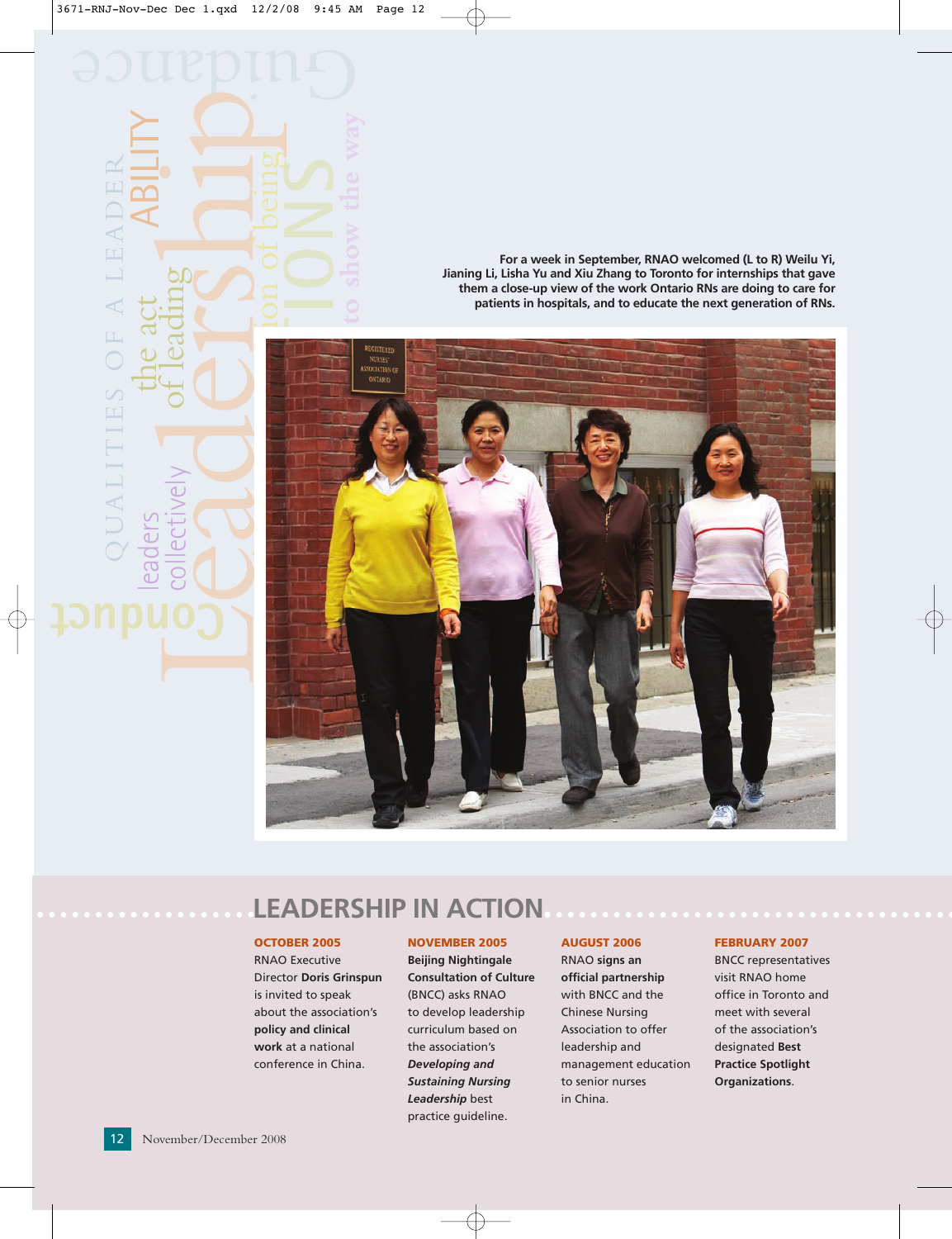# **NURSING through visitors'eyes**

RNs from Ontario and China take part in an exciting partnership to share knowledge in new ways. BY JILL SCARROW • PHOTOGRAPHY BY LAURA ARSIE

When Karen Gaunt, manager in the emergency department at Toronto's St. Michael's Hospital, learned a blunt trauma victim was on his way to the hospital for care, she immediately thought about Jianing Li, a visiting nurse from Beijing. Gaunt enlisted the help of a few resourceful colleagues to find the Chinese nurse and her translator – who were touring other units of the hospital – because she wanted the visitor to witness first-hand the work of Canadian health-care professionals in an emergency situation. Li made her way up to the emergency room just in time to watch a waiting team of nurses, physicians and respiratory therapists tend to the man's injuries. She was still watching as he was rushed off to the operating room.

At home, Li is chief superintendent nurse at a military hospital. She was in Toronto for an internship that promised to reveal the role nurses play in one of the city's busiest hospitals. In addition to observing in the adrenalineinfused emergency room, Li was paired up with Mandarin-speaking RNs on the medical-surgical, trauma and cardiovascular ICU.

Kaiyan Fu, Director of Nursing Innovation and Change Management at St. Mike's, hosted Li and says the visiting RN was interested in more than just a glimpse of nursing work in Canada. She also wanted to absorb everything she could about the working environment, even down to the dimensions of the helipad and the signs that direct staff and patients around the labyrinthine hallways.

Li was one of four Chinese nurses visiting as part of a joint project between RNAO and the Beijing Consultation of Culture (BNCC), an organization that provides nurses with professional development opportunities.While she was at St.Michael's, her colleagues Lisha Yu, a former chief superintendent nurse from another military hospital, and Xiu Zhang, a nursing manager, toured University Health Network (UHN) to learn how nurses at the facility's three hospitals contribute to patient care and decision making. Weilu Yi, a nursing teacher at Beijing's Capital Railway Health School, was also in town, and divided her week between UHN and York University. Through the intense week-long internships, all four nurses relied on Canadian colleagues like Fu to lend their linguistic and cultural expertise to make the trip a success.

Fu was born and lived in China until 1989. Providing Li with an insider's view of St. Michael's is just the latest thing she's done to share her knowledge with nurses from her home country. "I've always had this passion to give

#### **FALL 2007/SPRING 2008**

**Irmajean Bajnok**, Director of RNAO's International Affairs and Best Practice Guidelines Programs, and **Karen Ellis-Scharfenberg**, Senior Manager, Centre for Professional Nursing Excellence, travel

to China to deliver **10-day leadership and management education programs**, as well as sessions on teaching and facilitation skills.

#### **SEPTEMBER 2008**

Four Chinese nurses participate in weeklong internships at Toronto's St. Michael's Hospital, University Health Network and York University.

#### **OCTOBER 2008**

RNAO and BNCC host their first international conference in Beijing, *Nurses: The Solution in Health Care Transformation*.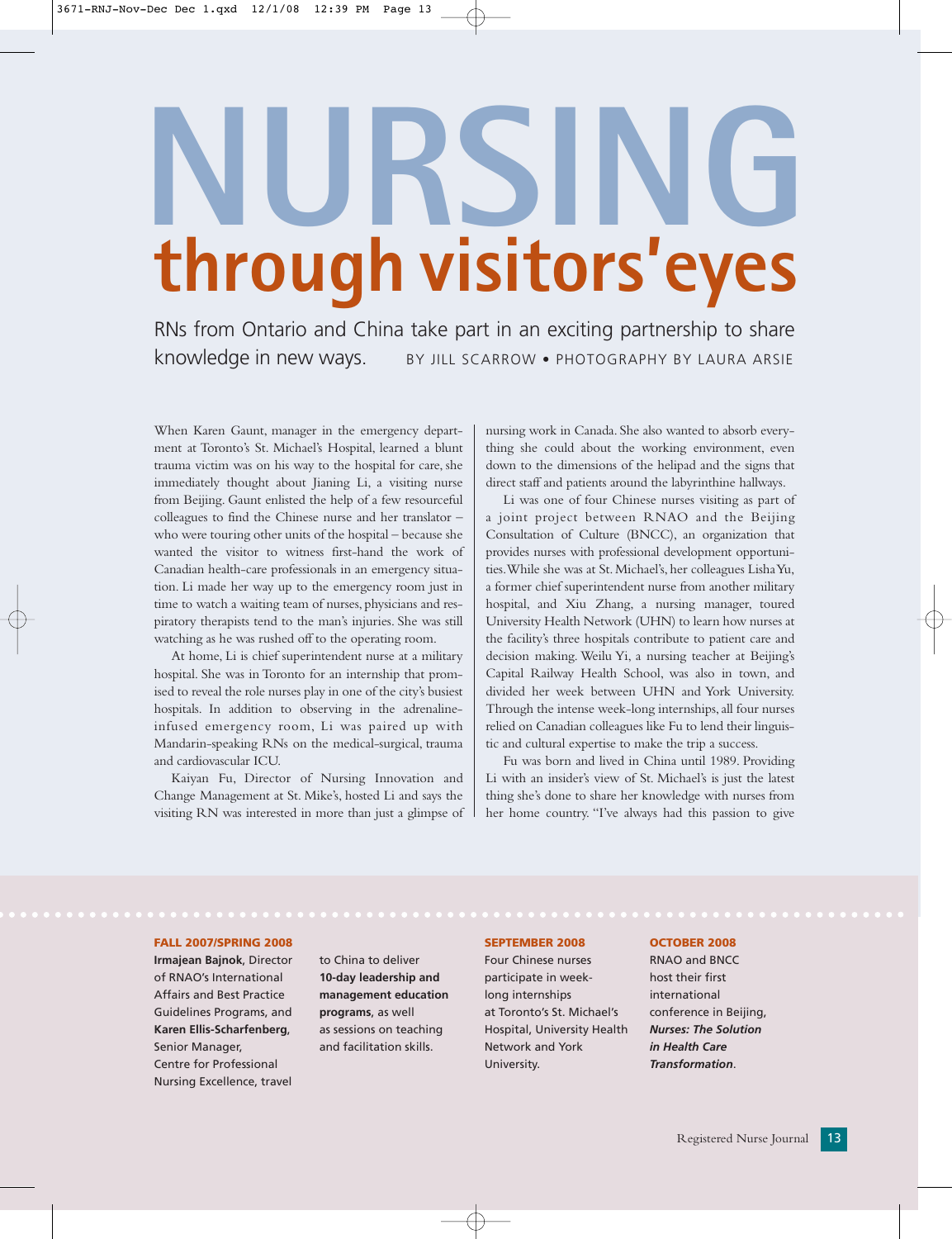



**CHINESE NURSES (from left to right) Jianing Li, Xiu Zhang, Weilu Yi, and Lisha Yu (opposite page) tell** *Registered Nurse Journal* **about their experiences during the five days they spent touring Toronto's St. Michael's Hospital, University Health Network, and York University.**

back," she says."I wanted to use my knowledge and expertise to make a difference."

Last year, Fu travelled to China to translate for members of RNAO's Centre for Professional Nursing Excellence who were visiting the country to deliver workshops as part of the association's nursing leadership and management recognition program.

The journey that took Fu to Beijing, and brought Li and her colleagues to Toronto, began in 2005, when RNAO Executive Director Doris Grinspun was invited to China as a keynote speaker at a national nursing conference about the future of the profession. She discussed the association's policy and clinical work at length, and got the attention of the Chinese Nurses Association and BNCC.After learning more about the association's best practice guidelines (BPG), the two Chinese organizations asked RNAO to develop a leadership program based on its *Developing and Sustaining Nursing Leadership* BPG.

In the three years since Grinspun first visited China, RNAO has forged a comprehensive partnership with BNCC that includes the leadership training program, reciprocal visits between the two countries, an international conference that was held in Beijing and co-hosted by RNAO and BNCC in October, and the internships that the four visiting nurses took part in this fall. Grinspun says she's thrilled with the way

the partnership has grown, and credits Irmajean Bajnok, Director of RNAO's International Affairs and Best Practice Guidelines Programs, with much of the success as she led the development of the 17 modules that serve as the basis for the program."This partnership started off with big hopes, and it's growing by leaps and bounds. It has already produced tremendous results," Grinspun says.

At the core of this groundbreaking partnership is RNAO's leadership education program, which focuses on leadership attributes, hiring practices, interviewing skills, participatory management, performance appraisals, budgeting principles, effective communication, collaboration, and scheduling practices. More than 100 nurseing leaders in China have taken part in the initiative so far, and some graduates of the full 10-day program also participate in shorter sessions to strengthen the teaching skills they need to continue sharing their knowledge with colleagues all over China. By helping prepare an initial group of nurses, RNAO anticipates its knowledge will eventually reach each of China's 60,000 nurse managers and enrich the working lives of its 1.3 million nurses.

Li says the program helped her understand the importance of listening to nurses who work at her hospital."In the past, management talked and other people just listened," she said through a translator."Now, we raise an issue, give an example and analysis, and invite input."

RNAO's work is also bringing many benefits to nurses here at home.

Canadian RNs of Chinese descent now have the chance to re-connect with the country where they once lived. RN Fan Guo spent five years nursing in China before emigrating in 1996.When she heard UHN would be hosting the visitors she rearranged her shifts so she could be available to translate for them. That meant long days. Guo would spend the day translating, then head off to work the evening shift in the operating room. But she says she was eager to do it because she believes nurses should be ready to help each other out, and she felt a special connection with these women from the country where she grew up.

Guo says Yu and Zhang were impressed by the influence Ontario nurses have in decision making.They really noticed it when she translated for them during an interdisciplinary meeting to discuss solutions to hospital-wide issues such as staff safety. Guo says the role nurses play in making decisions at the hospital isn't the only difference she recognized between the two systems.She says she was also reminded of how lucky Canadians are to have a universally accessible health-care system.

"People here worry less because (Canadians') have a good system," she says.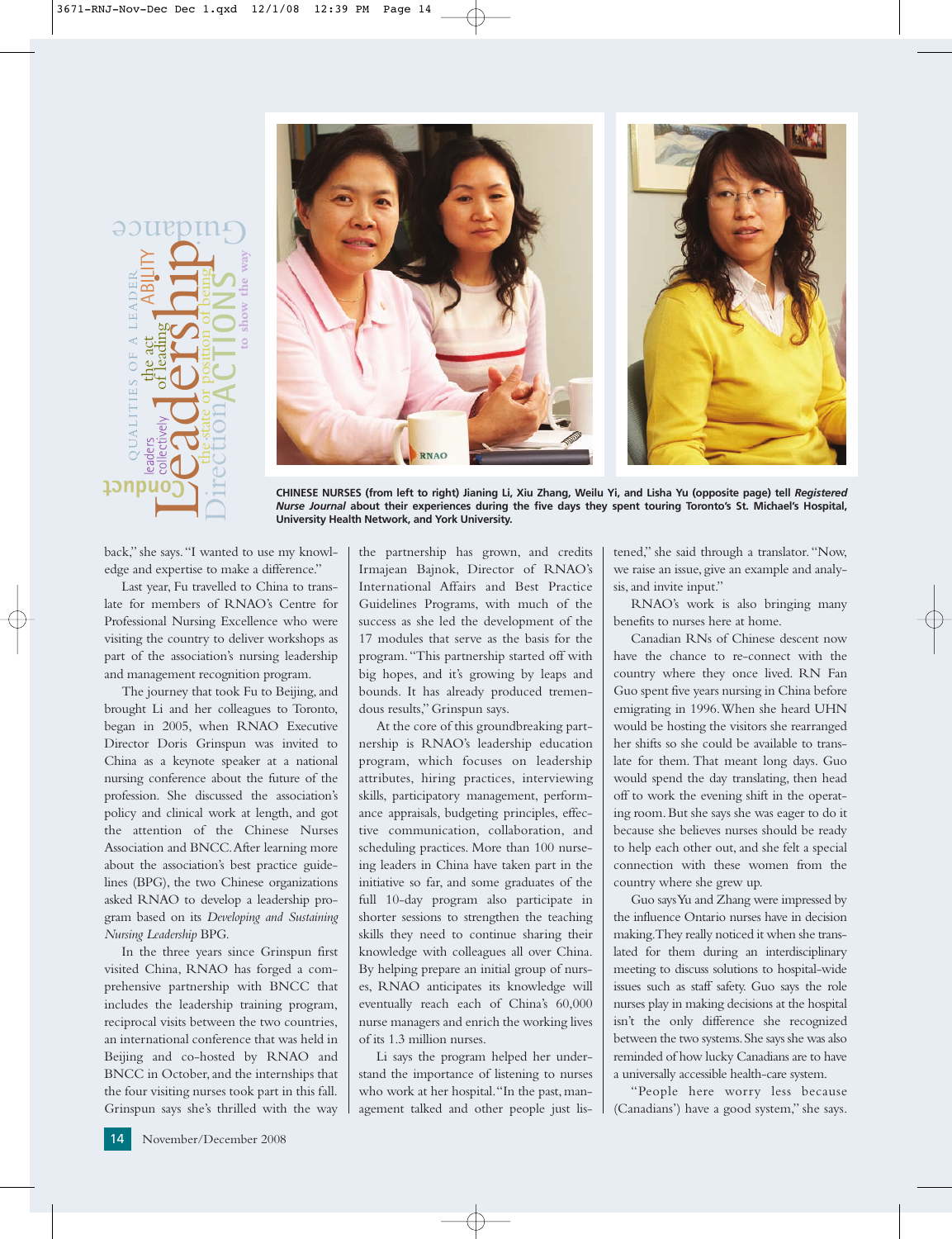

"They have the care they need."

Jiao Jiang, an advanced practice nurse specializing in acute pain at UHN, agrees that publicly funded health care in Canada makes our system very different from systems in other parts of the world.When she was working in China in the 1990s, she says she was always conscious of what patients could afford. She says that kind of understanding of the Chinese health-care system helped her as she translated for Yu and Zhang during a visit with post-operative patients at the Toronto General site.

During the tour, Jiang asked patients to rate their pain on a scale from zero to 10. She inquired about any side effects they might be feeling, and adjusted their medication accordingly. She says the nurse interns were surprised to discover the hospital has nurses dedicated solely to easing patients' pain.Jiang wasn't surprised by their reaction. Canadian nurses have much more autonomy and greater responsibility than nurses in China, where the doctor is responsible for most aspects of the patient's care.

When asked what she took away from the experience at UHN, Yu said the visit showed her how to make BPGs a bigger part of nursing at home. She has already had some experience with guidelines and has implemented the pressure ulcer BPG at her workplace. She would now like to model UHN's practice of posting BPG resources online so her staff members have easier access to them. The BPGs, she says, have introduced her to a new way of thinking

about patient care, and to new ways that managers give their staff members the information they need to improve their own practice. "Managers must consider how to best serve nurses," she says.

In addition to discovering just how Canadian nurses practise their profession, the Chinese nurses also explored how RNs learn.Weilu Yi, a nursing teacher at Beijing's Capital Railway Health School, says, in China, the focus is very one-sided. The teacher talks and students listen.That's very different from the way students learn at York University's School of Nursing, especially in Pat Bradley's *Teachers and Learners* course.

When the assistant professor asks students to discuss learning theories, she'll give them pieces of coloured paper and ask them to pair up with other students based on the colours they're holding.This helps students get to know one another and share ideas.Yi says watching the exercise reinforced what she learned at RNAO's leadership workshops about how to teach in a way that will "help students start thinking on their own."

During a visit with RN Karin Page-Cutrara, coordinator of York's post-RN program,Yi observed students responding to a mannequin with a simulated case of food poisoning. In China, students also use mannequins in their labs, but the focus is on teaching certain skills, instead of encouraging them to cultivate the critical thinking and teamwork expertise they'll need when they're working with real patients.

Page-Cutrara says she enjoyed hosting her Chinese colleague because the experience gave her the chance to learn more about what school is like in China. This new-found knowledge renewed her appreciation for the diversity she's become so accustomed to at York.

While having lunch at the busy student centre, Page-Cutrara watched Yi's eyes grow wide as she found herself inside a crush of people representing ethnicities from around the world. She says Yi was surprised to see so many nationalities and cultures, something Page-Cutrara and her colleagues usually take for granted.

"My impression was - so? It's always like this,"she says."But when I did a double take, there was every culture imaginable represented, and motorized wheelchairs were whipping by."

Back at St. Michael's, Fu agrees there are many things Canadian nurses will come to appreciate if given the chance to see their

### **THE CHINA DIARIES**

*Travelling thousands of kilometres to attend RNAO's first ever international conference in October, two RNAO staff tell us what is was like to finally arrive after months of preparation...*

**Oct. 19:** The 13-hour flight was not as bad as we expected. Everyone arrived – with their luggage – at our tranquil, traditional Chinese hotel.

**Oct. 20:** So much work and dialogue went into this conference at RNAO home office. During today's planning meeting, we got a sense of the hard work our colleagues in China also put into the event.

**Oct. 21:** During today's pre-conference workshops we had our first experience with translators. Group activities were sometimes difficult given concurrent translation, but joint learning was terrific. We realized our Chinese counterparts face similar nursing leadership challenges to those we face.

Oct. 22: Today, the impact of this event really hit home. We shared the best of nursing internationally. It inspires tremendous pride to hear research, evidence and anecdotes from nurses all around the world. The energy was fantastic.

**Oct. 23**: It's almost a shock to believe the conference is over. After so much planning, the conference is drawing to a close. With 300 participants, the place was a buzz of activity. **Oct. 24**: We participated in several hospital tours today that gave us wonderful insight into the working lives of our counterparts in China. Our hosts were welcoming and excited to answer our questions. We visited critical care units, emergency rooms, nursing classrooms, and more. The day was long, but terrific. **RN**

*Karen Ellis-Scharfenberg and Leigh Chapman are senior manager and manager (respectively) for RNAO's Centre for Professional Nursing Excellence.* 

workplaces through international visitors' eyes. RNs here have access to equipment, knowledge and expertise that makes them the envy of their colleagues around the world."Our nurses are very lucky.Although we have our challenges…nursing is a wellrespected profession in Canada. Nurses in Canada are very proud to be nurses." **RN**

JILL SCARROW IS STAFF WRITER AT RNAO.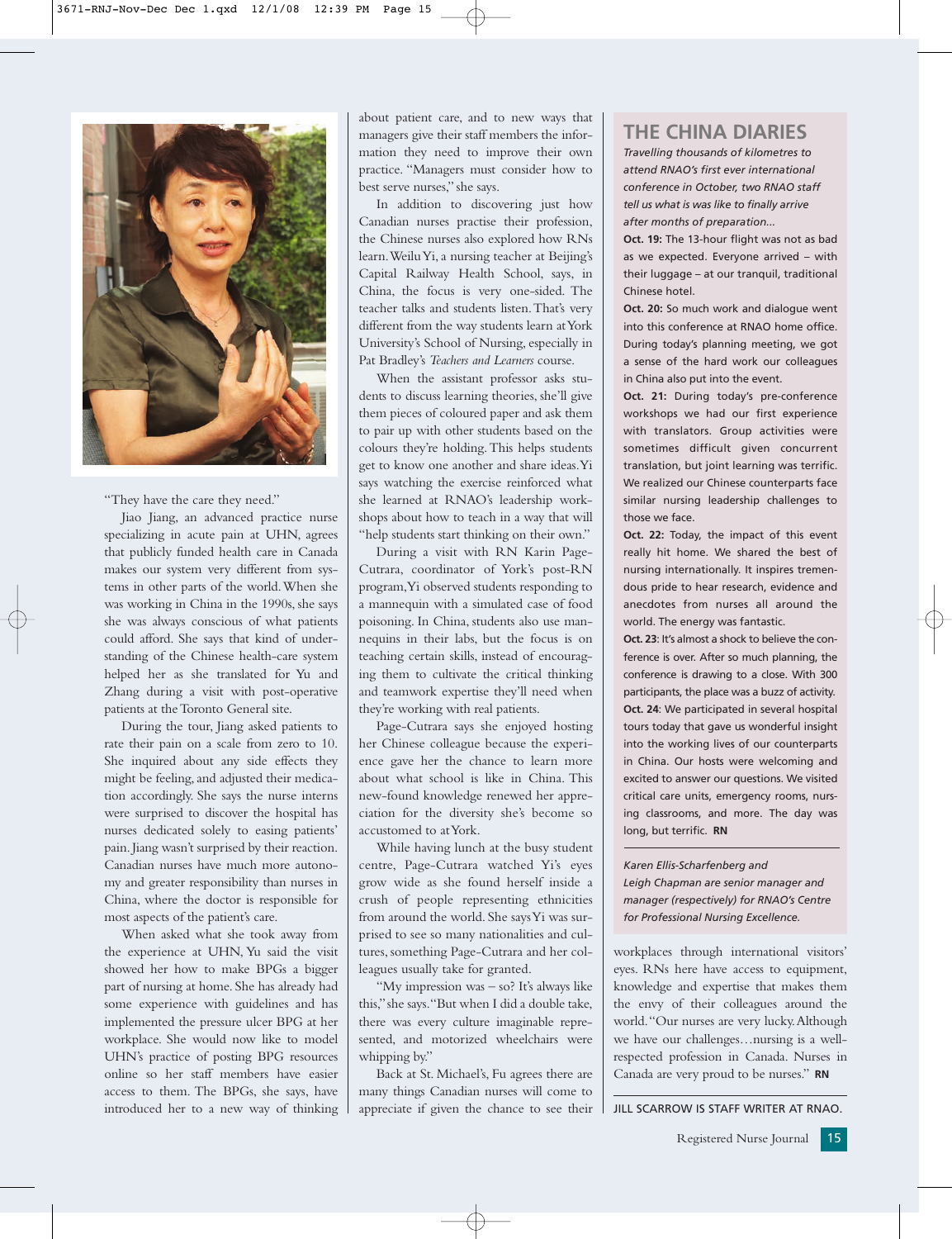



# inspires them to guide, mobilize and motivate others. BY JILL SCARROW

Nursing leaders can be found at all ages and stages of their careers.Although, traditionally, leadership has been associated with executive directors and vice-presidents, it isn't always attached to a specific job title.

Colleen McKey is past-president of the Nursing Leadership Network, an interest group of RNAO. She is also the director of the McMaster University School of Nursing's Leadership and Management program for health professionals."Leadership is in all of us…whether we're in a clinical practice setting, research or education," she says."Leadership is pervasive regardless of the role."

Poonam Sharma,Amanda Leroux,Valerie Parkes and Carole Devine are bringing McKey's words to life every day. Respectively, they are a student whose volunteerism brings better health to her peers, a new graduate whose green approach at work is inspiring others, an RN whose encouragement compels colleagues to embrace challenge, and a nurse using her political skills to make her community a better place. While their experiences differ, they all share common traits that define leadership.They have a vision for the future, a proactive frame of mind that motivates them to achieve their goals, and the communication, teamwork and mentorship skills to make change a reality.

Here are their stories …

Poonam Sharma is not yet an RN, but her vision to improve the health of her fellow students has made her a leader far beyond the classroom. During her first year in the collaborative nursing degree program at Humber College, Sharma was a peer health mentor to her classmates, promoting healthy eating and safe sex. This year, she's helping students both in and out of her program to quit smoking by heading up the school's *Leave the Pack Behind* program. Sharma believes nurses – and aspiring nurses who may not have as much clinical experience – can use their leadership skills to make others' lives healthier.

Part of the reason Sharma is so motivated and eager to volunteer at Humber is because of the inspiration she's received from mentors. One of those mentors is RNAO Immediate Past President Mary Ferguson-Paré, who encouraged Sharma to become an RN when the two worked together at Toronto Rehab. At the time, Sharma was coordinator of a dental program and most of her work focused on improving the lives of people living with physical and cognitive disabilities.She provided oral-care education for her patients and colleagues, and implemented infection control procedures. Ferguson-Paré saw qualities in her that would transfer to nursing.

Today, Sharma offers her leadership skills to RNAO as student executive member for the Peel chapter and as a nurse ambassador who educates high school students about a career in nursing. She is also an RNAO liaison in Humber's Nursing Society. This fall, she led efforts at her school to recruit more than 300 nursing students to become members of the association. It's that work that's earned her the moniker of 'RNAO girl' on campus. **RN**



**Poonam Sharma Student at the University of New Brunswick-Humber College**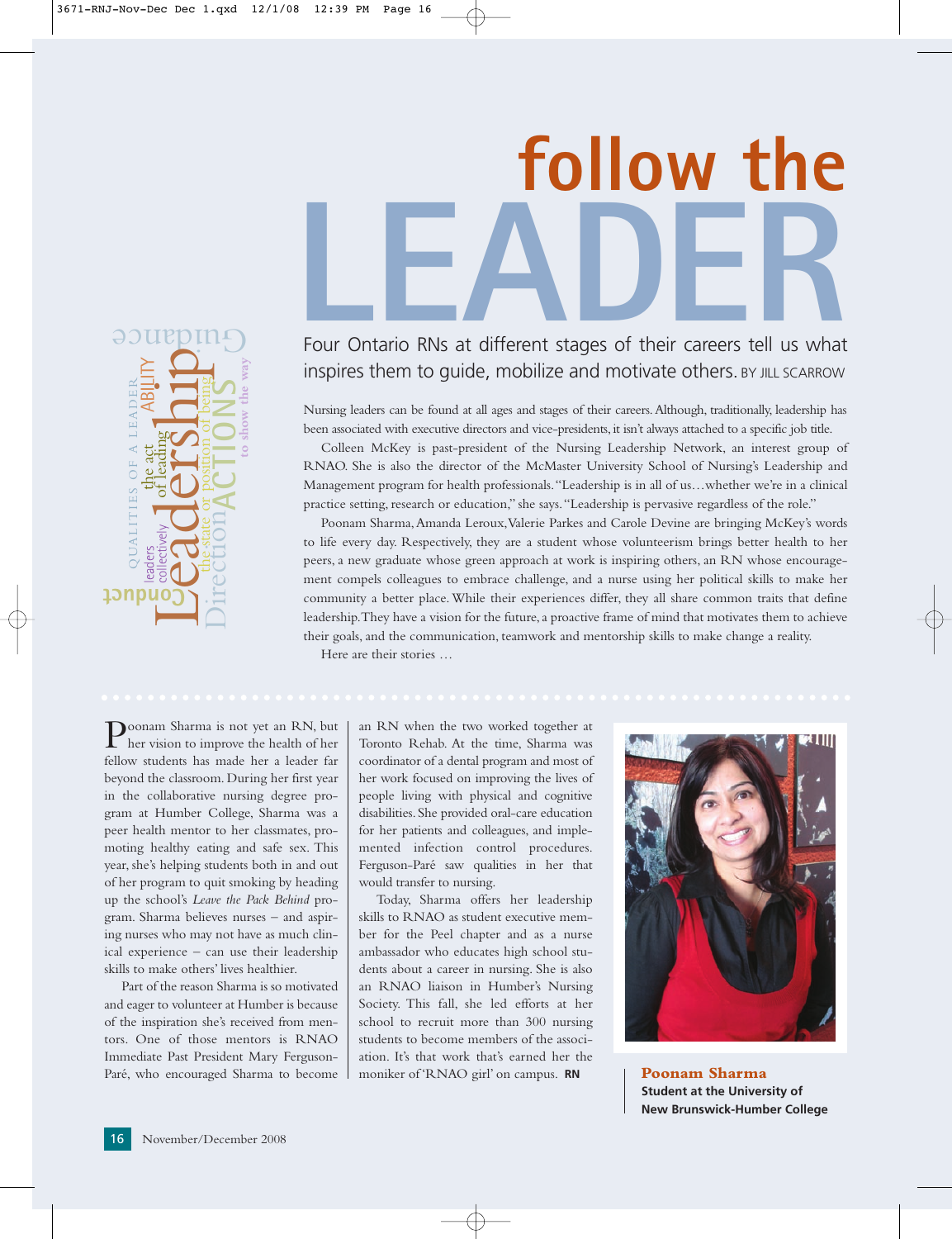

**Amanda Leroux Intensive Care RN Queensway-Carleton Hospital (QCH)**

Amanda Leroux has always envisioned herself as a leader. Before becoming an RN, she was an RPN at a Peterborough retirement home and was the go-to person for health-care aides who had patient care questions. During her four years as a student at Trent University, she continued to lead as she worked towards her BScN, holding several positions on student council. Leroux admits, however, that once she graduated and was surrounded by colleagues with extensive clinical experience, her confidence began to wane. Suddenly, she was the person with all the questions.

"It was a real culture shock for me to move into the RN role," she recalls."It was me who needed to go to people."

Fortunately, her insecurity didn't last. In fact, her confidence came back in spades last March when Leroux attended a conference hosted by the Nursing Leadership Network (NLN). She was inspired when she heard a keynote speaker talk about how all nurses can command attention and get things done, regardless of rank or seniority.

"The conference gave me the impetus

to take charge…without being in a formal leadership role," she says."It made me realize that just because I was inexperienced in terms of my clinical experience, that didn't mean I didn't have something else I could offer." With an idea, determination, and a team committed to the cause, Leroux launched a project in her workplace that may not have been clinically focused, but enacted her vision of making QCH a more environmentally friendly place.

Over the course of several months, Leroux met with the hospital's environmental services department to launch a blue box program.She organized education sessions with colleagues, and, on Sept. 1, staff began sorting their paper, plastics, glass and cans into containers on Leroux's unit.

A new 'Green Team' has been formed and Leroux hopes to expand the program hospital-wide. She also hopes to do some 'recycling' of her own next year when she returns to the NLN conference to present details of her project to the group of nurses who inspired her to take it on in the first place. **RN**

For RN Valerie Parkes (second from left) one of the best ways to demonstrate leadership is to help others see the potential in themselves.That's why she is always encouraging her colleagues to develop their knowledge and build their expertise so they can provide the best patient care. Parkes knows from personal experience that it sometimes takes a co-worker to kick-start your career. In the late 90s, she was working as an RN at Sunnybrook Health Sciences Centre when a manager encouraged her to return to school to earn her BScN.Parkes was interested in a more senior role but was worried that, with three sons, a return to the classroom may not be possible. It took a colleague to show her it was, although earning the degree wasn't easy. It meant a lot of late nights and vacation days spent in the classroom.

Today,Parkes is a patient care manager at West Park Healthcare Centre and frequently encourages others to return to school to earn their degrees. She also offers personal support workers encouragement if they are considering a switch to nursing. Some women, she says, think they can't return to school because they are single mothers, and can't afford to take time away from work. She reminds them that working on their education sets a good example for their children. She also makes sure they know about tuition funding, and helps them secure time off when school obligations have to come first. More education, she tells them, can be a springboard toward career success down the road.

Parkes recalls mentoring one RPN who was initially worried about going back to earn her nursing degree.Today, that same nurse is preparing to write her acute-care nurse practitioner exam. "I always tell people – until you get started, you can never see the finish line." **RN**



**Valerie Parkes Patient Care Manager West Park Healthcare Centre**